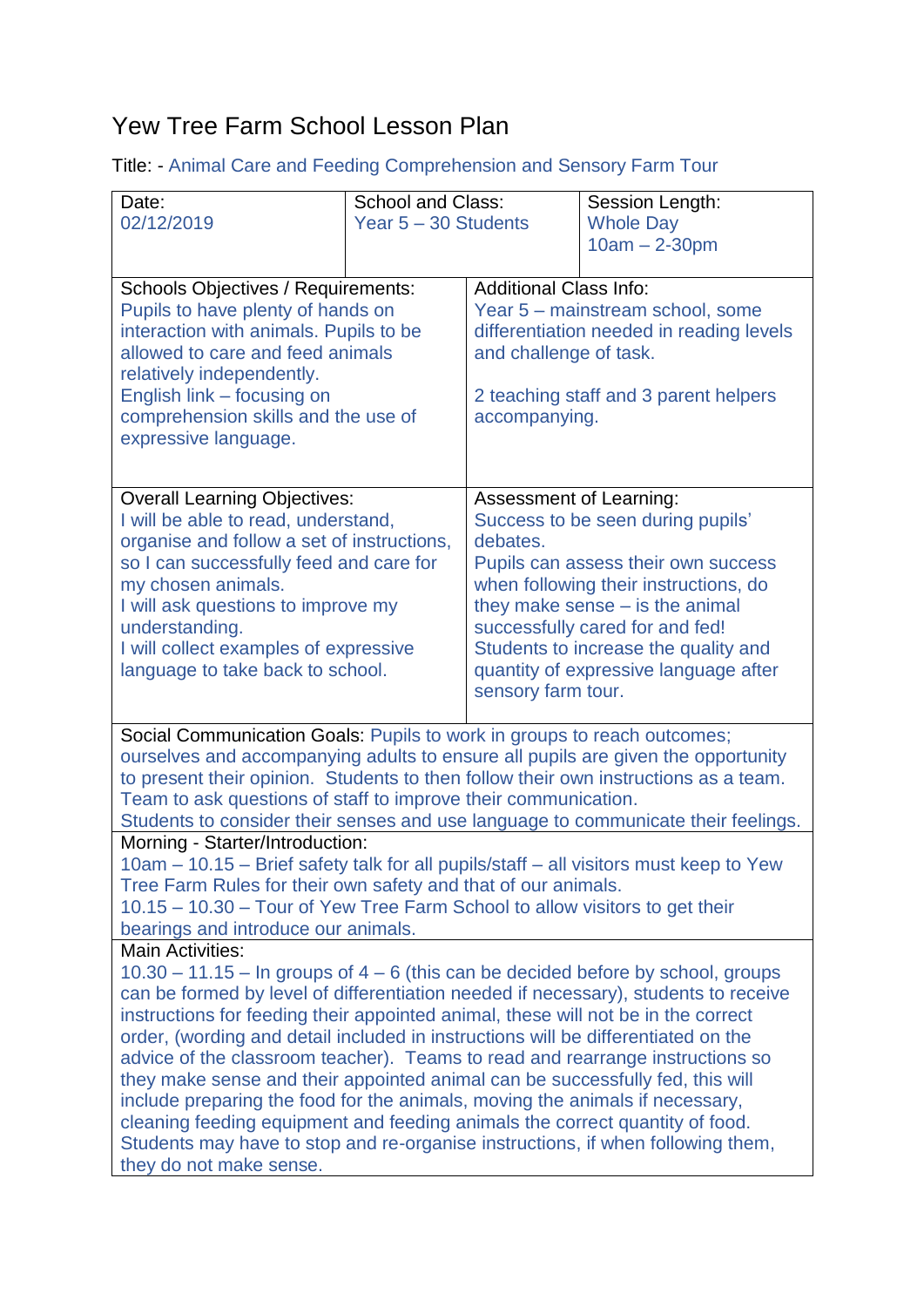11.15 – 12.00 – Students to repeat the activity, this time focusing on animal care. This may include grooming the animals, cleaning them out, re-locating them to runs, stables etc. Groups can change animals at this point depending on school preferences.

Extension – Can your group ask our experts a question about your animal that they can't answer? If you can, see if you can find the answer in our library or online.

## Plenary:

12. – 12.20 –Tidy up time - students to return all equipment used to the correct location and ensure all animals are returned to enclosures. Staff to spend time with each group discussing how successful their instructions were and any changes they had to make whilst following them, also possibility for class discussion of this.

12.20 – 1pm Lunch in Yew Tree Copse or Barn – weather depending! Students must wash hands before eating.

Students permitted to play games in copse and view animals during lunch.

## Afternoon - Starter/Introduction:

1pm – 1.15pm – Brief class discussion on words we could use to describe the farm. Explanation of how we are going to use our senses to explore the farm and to come up with some descriptive words to describe Yew Tree Farm. Students to consider smell, touch, taste, sound and sight.

## Main Activities:

1.15 – 2.15pm - Students to explore the farm independently considering their senses. Differentiated worksheets available for students to record their descriptive words. Pupils encouraged to visit all areas of the farm and to touch and smell all the animals, their bedding, their feed, the equipment used to care for them. Tasting of the farms produce also available – students to wash hands before this activity. Students to record descriptive words as they go.

Plenary:

2.15pm – 2.30pm – Class/Group discussions on how our descriptive words have become more expressive and interesting by using our senses. Students must wash hands before leaving.

| Differentiation:<br>AM - Groups to be<br>advised by school staff -<br>differentiated instructions<br>can then be provided.<br>Differentiation can also be<br>through support, outcome<br>and animal.<br><b>PM</b> – Differentiation<br>through worksheet,<br>support and outcome. | Resources:<br>Differentiated animal feed<br>and care instructions.<br>Clip boards, differentiated<br>sensory tour worksheets.<br>All necessary equipment<br>needed for feeding and<br>caring for animals. | Support needed from<br><b>School Staff:</b><br>School staff to ensure that<br>pupils keep to the farm<br>rules and guidelines as<br>stated in morning talk. |
|-----------------------------------------------------------------------------------------------------------------------------------------------------------------------------------------------------------------------------------------------------------------------------------|-----------------------------------------------------------------------------------------------------------------------------------------------------------------------------------------------------------|-------------------------------------------------------------------------------------------------------------------------------------------------------------|
|                                                                                                                                                                                                                                                                                   |                                                                                                                                                                                                           |                                                                                                                                                             |

Learning/Ideas and Activities to take back to school: Expressive word lists can be used to write a sensory poem or description of their visit, schools welcome to send us any examples for display on the farm. We can